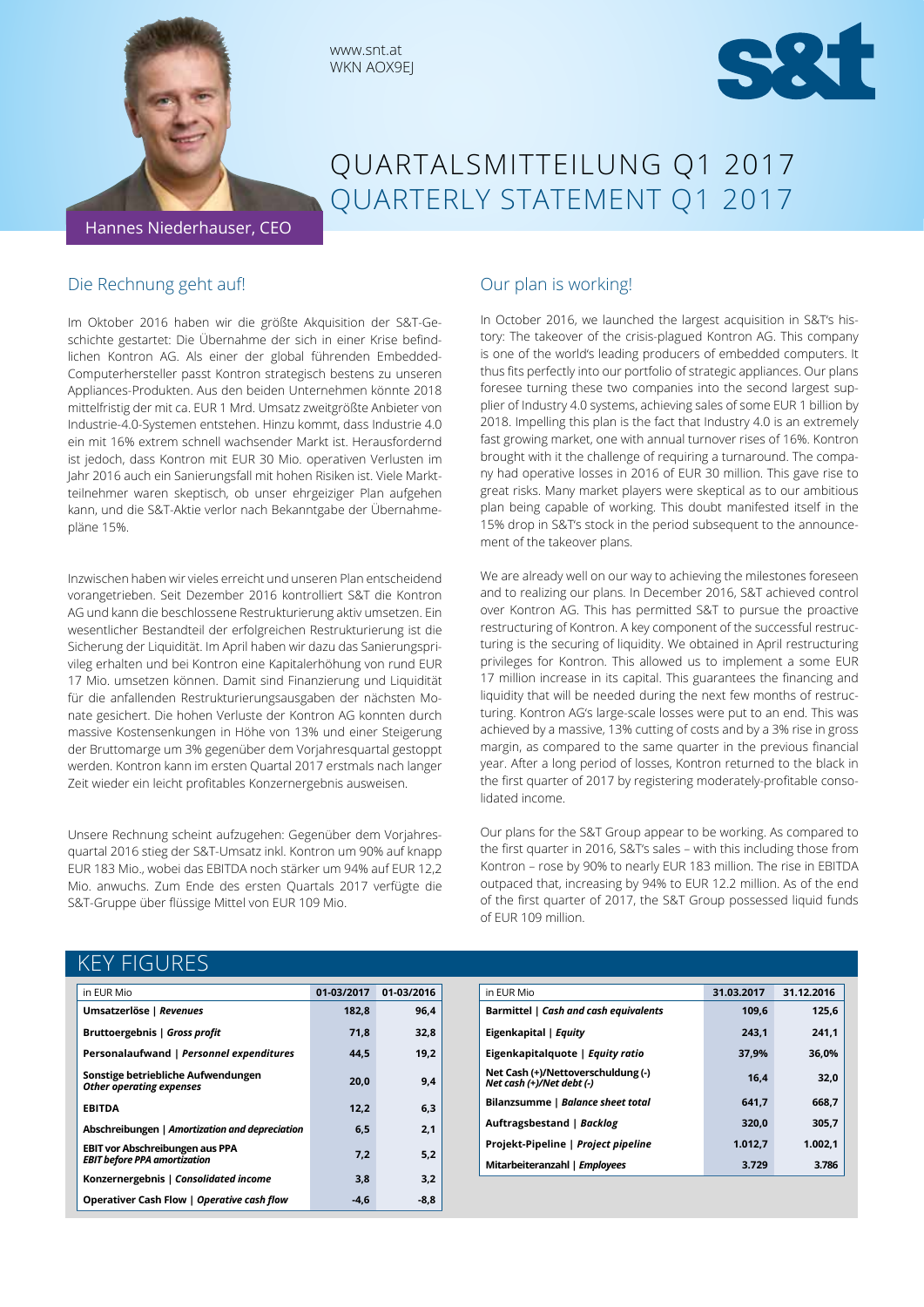Es wäre jedoch verfrüht, bereits jetzt zu behaupten, es sei alles geschafft. Der Auftragseingang bei Kontron ist nach wie vor geringer als der Umsatz – dies deutet auf zunächst weiter sinkende Umsätze hin. Die nächsten Quartale werden weiterhin durch hohe Amortisationskosten als Folge der Übernahme belastet.

Wichtig ist nun die schnelle Umsetzung der geplanten Verschmelzung von S&T und Kontron, denn nur dann können beide Unternehmen an einem Strang ziehen und innovative Industrie-4.0-Produkte mit Kontron-Hardware und S&T-Software rechtzeitig anbieten. Und nur dann werden wir in diesem Hype vorne mit dabei sein und schnell die Marke von EUR 1 Mrd. Umsatz überschreiten können. Wir wollen uns frühzeitig als Technologieführer positionieren und Marktanteile sichern. Auf der Kostenseite sehen wir weiteres Sparpotential von ca. EUR 8 Mio. pro Jahr durch die nach der Verschmelzung folgende weitere Integration in die S&T-Gruppe.

Mit Veröffentlichung der Zahlen zum ersten Quartal verbessert sich die Transparenz der Entwicklung im Geschäftsjahr 2017 deutlich. In diesem Zusammenhang bestätigen wir unseren Ausblick, im laufenden Geschäftsjahr Umsätze von über EUR 860 Mio. zu erlösen. Im ersten Quartal 2017 konnte ein EBITDA von EUR 12,2 Mio. erzielt werden; für das Gesamtjahr gehen wir weiterhin davon aus, ein EBITDA von mehr als EUR 50 Mio. zu erzielen. Darüber hinaus ist aber auch die Wiedererlangung der Vorherrschaft im Bereich technologischer Kompetenz ein wichtiges Ziel, an der wir mit Hochdruck arbeiten. S&T soll technologischer Industrie-4.0-Marktführer mit über EUR 1 Mrd. Umsatz werden!

Hannes Niederhauser CEO S&T AG

Notwithstanding these results, it is too early to claim that we have reached our goals. Kontron's order backlog is still less than its sales. This indicates that the latter will continue to decline. The next quarters will continue to be encumbered by the large-scale amortization costs ensuing from the takeover.

Of great importance is the rapid realization of the merger between S&T and Kontron. This is the only way of teaming up these two companies. The product of this joining forces will be a flow of innovative Industry 4.0 products featuring Kontron hardware and S&T software on to this widely-hyped market. This timely offering of products will enable S&T to quickly surpass the EUR 1 billion mark for sales. Our objective is to position ourselves as this market's technology leader. This earlyphase and cutting edge role will enable us to secure valuable shares of this market. Taking a look at costs, we have identified ways of realizing a further EUR 8 million in savings. These will be achieved by pursuing the post-merger integration into the S&T Group.

The publication of the figures on the first quarter of 2017 is being accompanied by a substantial enhancement of the transparency of the reporting of the development of S&T's business in financial year 2017. We are hereby confirming our forecast of attaining sales of more than EUR 860 million in this current financial year. Achieved in the first quarter of 2017 was an EBITDA of EUR 12.2 million. We are maintaining our forecast of S&T's registering of an EBITDA of more than EUR 50 million for the year as a whole. A further important objective is the re-attainment of dominance in the area of technological proficiencies – one that we are pursuing with all of our capabilities. S&T is to become the technology leader on the Industry 4.0 market, one whose sales are to exceed EUR 1 billion a year!

Hannes Niederhauser CEO S&T AG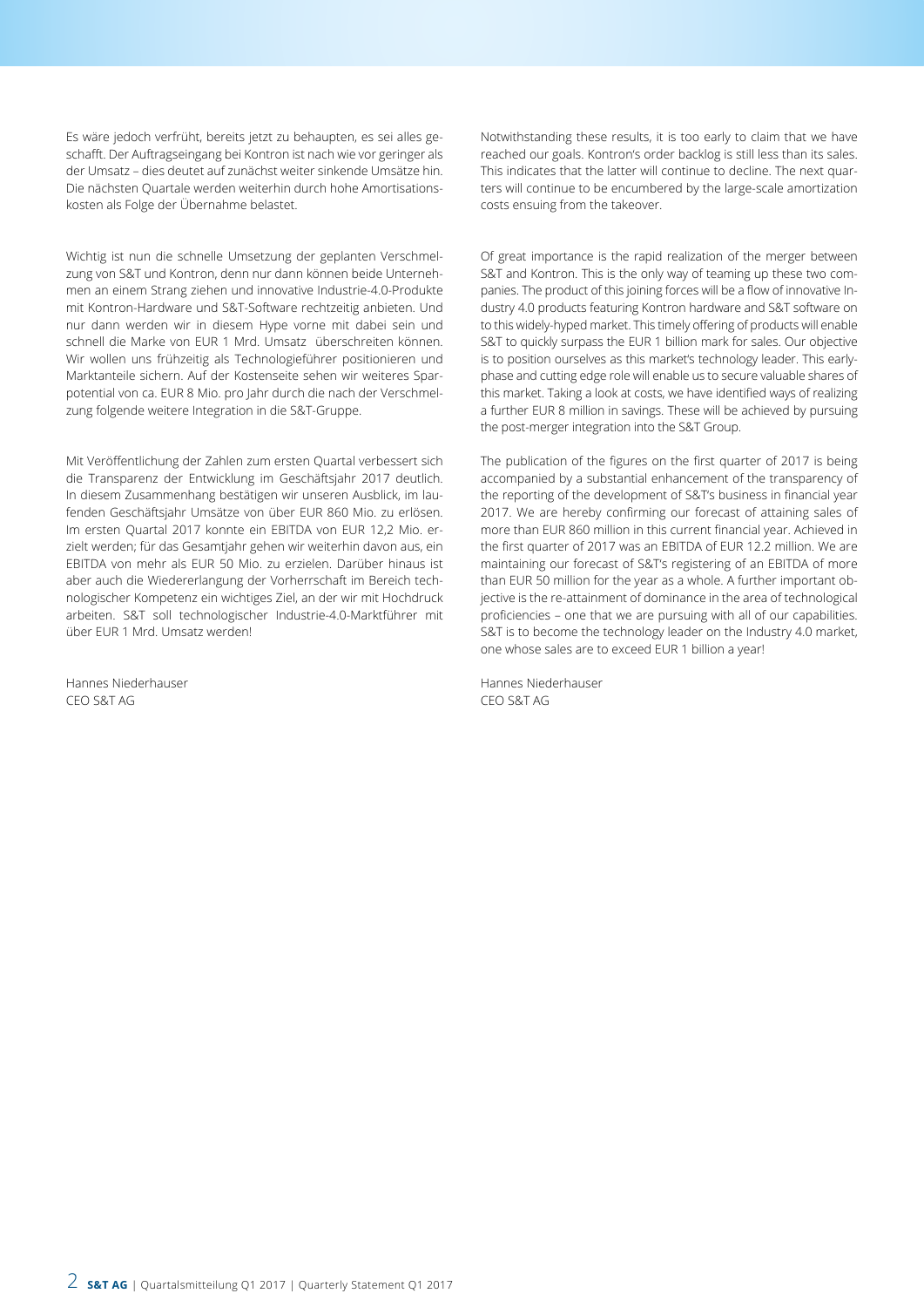# KONZERN-ZWISCHENLAGEBERICHT CONSOLIDATED MANAGEMENT REPORT FOR THE PERIOD

## Ertragslage

Die S&T AG hat das erste Quartal 2017 mit weiterem Umsatz- und Ergebniswachstum abgeschlossen. Im ersten Quartal des Geschäftsjahres 2017 konnte die S&T-Gruppe sowohl den Umsatz, im Wesentlichen akquisitionsbedingt, als auch die Profitabilität gegenüber dem Vorjahresquartal steigern. Das Umsatzwachstum von rund 90% ist insbesondere auf die Konsolidierung der Kontron Gruppe per 1. Dezember 2016 zurückzuführen. Gleichzeitig konnten die wesentlichen Ergebniskennziffern weiter erhöht und verbessert werden. Das EBITDA konnte um rund 94%, das Konzernergebnis um rund 18% verbessert werden.

Der Umsatz stieg gegenüber dem Vergleichsquartal 2016 von EUR 96,4 Mio. auf EUR 182,8 Mio. Daraus wurde ein Bruttoergebnis von EUR 71,8 Mio. nach EUR 32,8 Mio. in der Vergleichsperiode 2016 erwirtschaftet, was einer Bruttomarge von 39,3% (Vj.: 34,1%) entspricht. Der Grund dafür liegt vor allem in einem geänderten Portfolio-Mix mit einem höheren Serviceanteil und einem höheren Anteil von hochpreisigen Produkten in den Segmenten "IoT Solutions" und "Embedded Systems" auf Kontron-Seite.

Auf Grund der gestiegenen Bruttomarge konnte das EBITDA auf EUR 12,2 Mio. (Vj.: EUR 6,3 Mio.) gesteigert werden. Andererseits erhöhten sich Aufwendungen für Abschreibungen signifikant auf EUR 6,5 Mio. (Vj.: EUR 2,1 Mio.), was insbesondere auf den Anstieg der Abschreibungen auf aktivierte Entwicklungskosten und sonstige immaterielle Vermögensgegenstände aus Kaufpreisallokationen zurückzuführen ist. Dies führte insgesamt zu einem Konzernergebnis von EUR 3,8 Mio. (Vj.: EUR 3,2 Mio.). Der Gewinn je Aktie sank auf Grund der gegenüber dem Vorjahr erhöhten Aktienanzahl aus der Ende 2016 umgesetzten Kapitalerhöhung leicht auf 5 Cent (Vj.: 6 Cent).

#### Neue Segmentierung auf Grund der Kontron Übernahme; alle Segmente operativ positiv

Auf Grund der neu gewählten Segmentierung gliedert sich die S&T Gruppe in nachstehende Segmente:

- Segment "IT Services": dieses Segment beinhaltet die ehemaligen S&T Segmente "Services DACH" und "Services EE";
- Segment "IoT Solutions": hier sind die ehemaligen S&T Segmente "Appliances Security" und "Appliances Smart Energy" sowie Teile der Kontron Gruppe enthalten;
- Segment "Embedded Systems": dieses Segment wurde neu geschaffen und beinhaltet insbesondere die Tätigkeiten der Kontron Gruppe in Nordamerika.

### Earnings

S&T AG concluded the first quarter of 2017 by registering further rises in sales and earnings. The S&T Group was able in the first quarter of the 2017 financial year to increase its sales – with this largely being due to acquisitions – and profitability on a y-on-y basis. Period of comparison was 2016's first quarter. The some 90% rise in sales is especially due to the consolidation of the Kontron group as of December 1, 2016. S&T also managed to further increase and improve its key indicators. EBITDA was increased by some 94%, with consolidated income rising by some 18%.

As opposed to the period of comparison in the first quarter of 2016, sales rose from EUR 96.4 million to EUR 182.8 million. This yielded gross earnings of EUR 71.8 million, as compared to the EUR 32.8 million realized in the period of comparison in 2016. This corresponds to a gross margin of 39.3% (PY: 34.1%). This rise is attributable to the changes made in the Group's portfolio, which now has greater shares of services and of high-price products. The latter are offered by the "IoT Solutions" and by the "Embedded Systems" segments and originate from Kontron.

The increase in gross margin enabled the increasing of the EBITDA to EUR 12.2 million (PY: EUR 6.3 million). In a countervailing move, expenditures from depreciation rose significantly to EUR 6.5 million (PY: EUR 2.1 million). This was especially due to amortization of capitalized development costs and of other intangible assets ensuing from purchase price allocations. The net effect of this was a consolidated income of EUR 3.8 million (PY: EUR 3.2 million). 2016's increase in the number of shares – resulting from the capital increase implemented at the end of the year – caused earnings per share to decline slightly to 5 cents (PY: 6 cents).

#### Reconfigurations of segments caused by the acquisition of Kontron; all segments operating in the black

The revamping of the S&T's segments resulted in the following ones:

- The "IT Services" segment comprises the former "Services Germany, Austria and Switzerland" and "Services EE" segment;
- The "IoT Solutions" segment comprises the former S&T "Appliances Security" and "Appliances Smart Energy" segment and, as well, part of the Kontron Group;
- The newly-created "Embedded Systems" segment is largely comprised of the Kontron Group's activities in North America.

| 01-03/2017<br><b>EUR Mio</b> | <b>IT Services</b> | <b>IoT</b><br><b>Solutions</b> | Embedded<br><b>Systems</b> | Gesamt<br><b>Total</b> |
|------------------------------|--------------------|--------------------------------|----------------------------|------------------------|
| Umsatzerlöse   Revenues      | 70,1               | 68,8                           | 43,9                       | 182,8                  |
| <b>EBITDA</b>                | 4.1                | 4,5                            | 3,6                        | 12,2                   |
|                              |                    |                                |                            |                        |
| 01-03/2016<br><b>EUR Mio</b> | <b>IT Services</b> | <b>IoT</b><br><b>Solutions</b> | Embedded<br><b>Systems</b> | Gesamt<br><b>Total</b> |
| Umsatzerlöse   Revenues      | 70,3               | 26,1                           |                            | 93,4                   |

 $\blacksquare$ EBITDA  $\hspace{1.6cm} 2,7 \hspace{1.4cm} 3,6 \hspace{1.4cm} 0 \hspace{1.4cm} 6,3$ 

Zum Gesamtumsatz trug das Segment "IT Services" 38,4%, das Segment "IoT Solutions" 37,6% und das Segment "Embedded Systems" rund 24% bei. Das EBITDA des Segments "IT Services" stieg gegenüber den kumulierten Ergebnissen des ersten Quartals 2016 der Segmente "Services DACH" und "Services EE" von EUR 2,7 Mio. auf Of the total sales, the "IT Services" segment supplied 38.4%, the "IoT Solutions" 37.6%, and "Embedded Systems" some 24%. The EBITDA of the "IT Services" segment rose – when compared to the cumulative results achieved in the first quarter of 2016 by the "Services Germany, Austria and Switzerland" and "Services EE" segments - from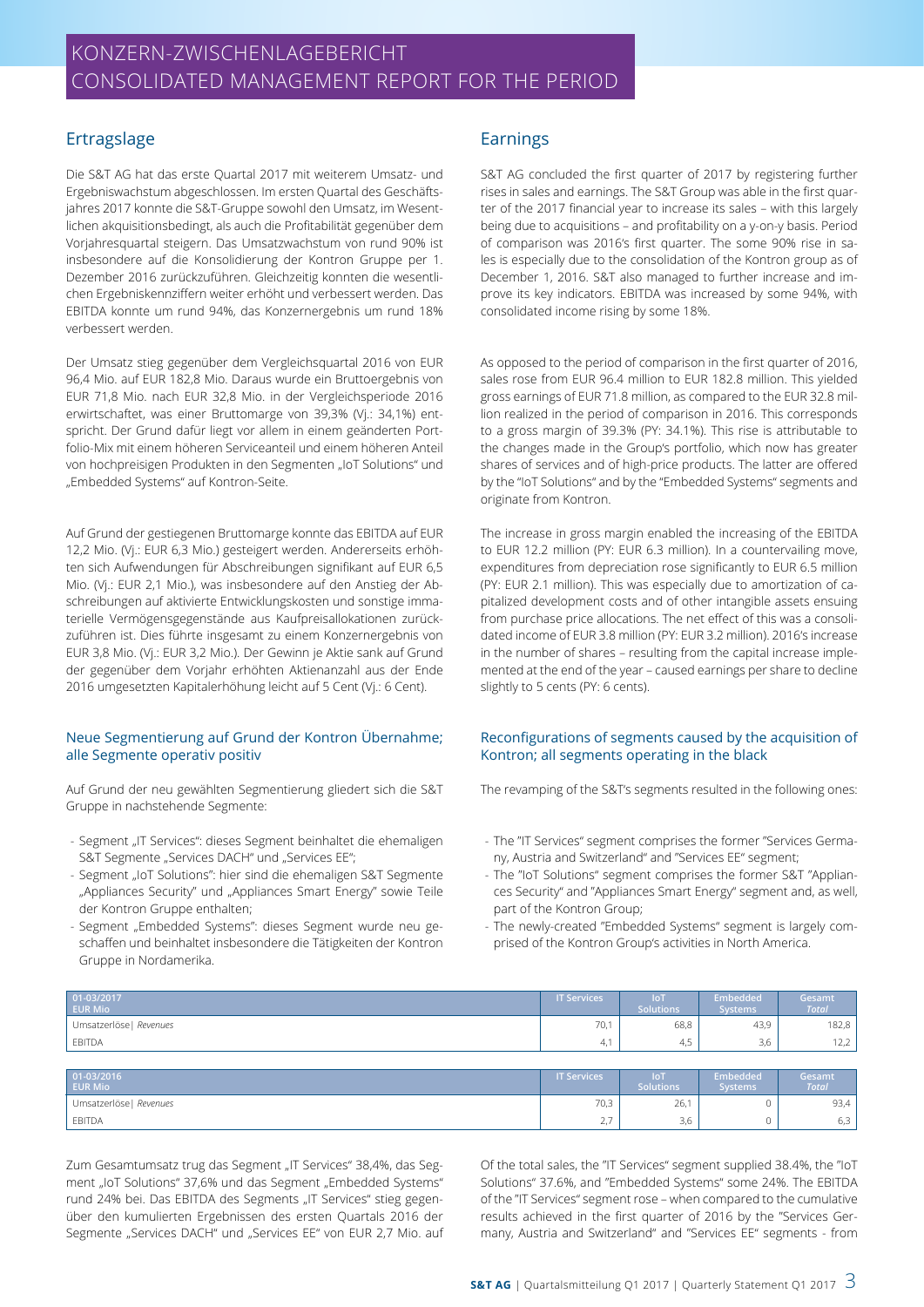EUR 4,1 Mio. Im Segment "IoT Solutions" erhöhte sich das EBITDA von EUR 3,6 Mio. auf EUR 4,5 Mio. Der Rest des EBITDA entfiel auf das neu geschaffene Segment "Embedded Systems", für welches dementsprechend keine Vergleichswerte vorliegen.

EUR 2.7 million to EUR 4.1 million. The "IoT Solutions" segment's EBITDA climbed from EUR 3.6 million to EUR 4.5 million. The rest of the EBITDA was earned by the newly-created "Embedded Systems" segment, for which there is no corresponding data of comparison.

#### Vermögens- und Finanzlage

#### Assets and finances

| Bilanzkennzahlen (in EUR Mio.)<br><b>Balance sheet indicators (in EUR million)</b>                                                                                                                                                                                                                                                                                                                                       | 31.03.2017 | 31.12.2016 |
|--------------------------------------------------------------------------------------------------------------------------------------------------------------------------------------------------------------------------------------------------------------------------------------------------------------------------------------------------------------------------------------------------------------------------|------------|------------|
| Bilanzsumme   Balance sheet total                                                                                                                                                                                                                                                                                                                                                                                        | 641.7      | 668,7      |
| Eigenkapital   Equity                                                                                                                                                                                                                                                                                                                                                                                                    | 243,1      | 241,1      |
| Eigenkapitalquote   Equity ratio                                                                                                                                                                                                                                                                                                                                                                                         | 37.9%      | 36%        |
| Nettoumlaufvermögen <sup>1)</sup>   Net current assets <sup>1)</sup>                                                                                                                                                                                                                                                                                                                                                     | 36,8       | 19,3       |
| Liquide Mittel   Liquid funds                                                                                                                                                                                                                                                                                                                                                                                            | 109.6      | 125,6      |
| Net Cash (+)/Nettoverschuldung (-) <sup>2)</sup>   Net cash (+)/net debt(-) <sup>2)</sup>                                                                                                                                                                                                                                                                                                                                | 16,4       | 32,0       |
| <sup>1)</sup> kurzfristige Vermögenswerte (ohne Zahlungsmittel) abzgl. kurzfristiger Schulden (ohne Finanzschulden)<br>$\eta$ current assets (excluding cash and cash equivalents) less current liabilities (excluding financial liabilities)<br><sup>2)</sup> lang- und kurzfristige Finanzschulden abzgl. Zahlungsmittel<br><sup>2)</sup> non-current and current financial liabilities less cash and cash equivalents |            |            |

Der Zwischenabschluss zum 31.03.2017 zeigt trotz eines saisonal bedingt schwächeren operativen Cashflows weiterhin eine solide Vermögenslage. Das Eigenkapital erhöhte sich auf EUR 243,1 Mio. gegenüber dem 31.12.2016 (EUR 241,1 Mio.), die Eigenkapitalquote stieg auf Grund der verringerten Bilanzsumme von 36,0% zum Jahresende 2016 auf 37,9% zum 31.03.2017. Die Barmittel betrugen EUR 109,6 Mio. (31.12.2016: EUR 125,6 Mio.), während sich die kurz- und langfristigen Finanzierungsverbindlichkeiten auf EUR 93,2 Mio. (31.12.2016: 93,6 Mio.) beliefen. Der operative Cashflow ist traditionell im ersten Quartal des laufenden Geschäftsjahres aufgrund saisonaler Effekte schwach, zeigt sich jedoch gegenüber dem ersten Quartal 2016 (EUR -8,8 Mio.) mit EUR -4,6 Mio. deutlich verbessert. Der Personalstand lag bei 3.729 Mitarbeitern gegenüber 2.394 Mitarbeitern zum 31.03.2016 bzw. 3.786 Mitarbeitern zum 31.12.2016.

This report on the period concluding on March 31, 2017 details the solidity of the Group's finances, notwithstanding seasonal-effects caused weakening of operative cash flow. Equity increased as of March 31, 2017 to EUR 243.1 million, as opposed to December 31, 2016's EUR 241.1 million. Due to the decline in the balance sheet sum, the equity rate rose from December 31, 2016's 36.0% to March 31, 2017's 37.9%. Cash amounted to EUR 109.6 million (31.12.2016: EUR 125.6 million). Current and non-current financing liabilities came to EUR 93.2 million (31.12.2016: EUR 93.6 million). Seasonal effects traditionally weaken the first quarter of the financial year's operative cash flow. Nevertheless, S&T's operative cash flow improved substantially from the first quarter of 2016's EUR -8.8 million to EUR -4.6 million. The number of employees came to as of March 31, 2017 3,729, as opposed to 2,394 employees as of March 31, 2016, and 3,786 employees as of December 31, 2016.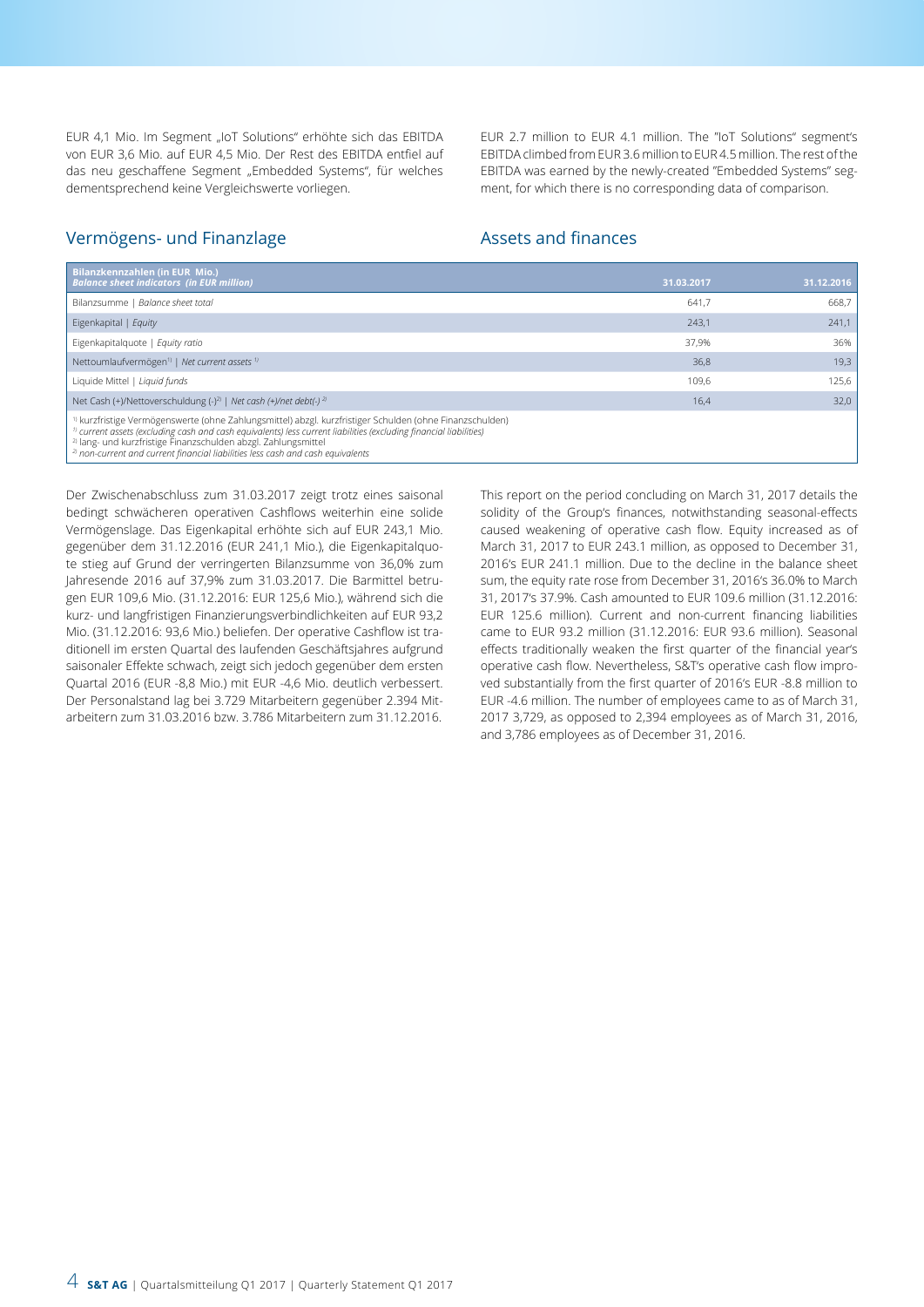| Konzern-Gewinn- und Verlustrechnung   Consolidated income statement                                                                                          | 01-03/2017<br><b>TEUR</b> | 01-03/2016<br><b>TEUR</b> |
|--------------------------------------------------------------------------------------------------------------------------------------------------------------|---------------------------|---------------------------|
| Umsatzerlöse   Revenues                                                                                                                                      | 182.844                   | 96.374                    |
| Aktivierte Entwicklungskosten   Capitalized development costs                                                                                                | 2.951                     | 424                       |
| Sonstige betriebliche Erträge   Other operating income                                                                                                       | 1.927                     | 1.716                     |
| Aufwendungen für Material und sonstige bezogene Leistungen   Expenditures for materials and other services purchased                                         | $-111.077$                | $-63.552$                 |
| Personalaufwand   Personnel expenditure                                                                                                                      | $-44.470$                 | $-19.243$                 |
| Abschreibungen   Depreciation and Amortization                                                                                                               | $-6.511$                  | $-2.047$                  |
| Sonstige betriebliche Aufwendungen   Other operating expenditure                                                                                             | $-19.973$                 | $-9.438$                  |
| Ergebnis aus der betrieblichen Tätigkeit   Result from business operations                                                                                   | 5.691                     | 4.234                     |
| Finanzerträge   Finance income                                                                                                                               | 69                        | 82                        |
| Finanzaufwendungen   Finance expenditures                                                                                                                    | $-1.388$                  | $-773$                    |
| Finanzergebnis   Financial result                                                                                                                            | $-1.319$                  | $-691$                    |
| Ergebnis vor Ertragsteuern   Earnings before taxes                                                                                                           | 4.372                     | 3.543                     |
| Ertragsteuern   Income taxes                                                                                                                                 | $-562$                    | $-317$                    |
| Konzernergebnis   Consolidated income                                                                                                                        | 3.810                     | 3.226                     |
| Periodenergebnis zurechenbar den Anteilsinhabern ohne beherrschenden Einfluss<br>Results from the period attributable to owners of non-controlling interests | 1.378                     | 576                       |
| Periodenergebnis zurechenbar den Anteilsinhabern der Muttergesellschaft<br>Results from the period attributable to owners of interests in parent company     | 2.432                     | 2.650                     |
| Ergebnis je Aktie (unverwässert)   Earnings per share (undiluted)                                                                                            | 0.05                      | 0.06                      |
| Ergebnis je Aktie (verwässert)   Earnings per share (diluted)                                                                                                | 0.05                      | 0,06                      |
| Durchschnittlich im Umlauf befindliche Aktien in Tausend (unverwässert)<br>Average number of shares in circulation (in thousands, undiluted)                 | 48.927                    | 43.836                    |
| Durchschnittlich im Umlauf befindliche Aktien in Tausend (verwässert)<br>Average number of shares in circulation (in thousands, diluted)                     | 49.604                    | 44.873                    |
| Anzahl Aktien zum Stichtag in Tausend   Number of shares as of balance sheet date (in thousands)                                                             | 48.927                    | 43.836                    |

| Konzern-Gesamtperiodenerfolgsrechnung   Statement of other comprehensive income                                                                                                                | 01-03/2017<br><b>TEUR</b> | 01-03/2016<br><b>TEUR</b> |
|------------------------------------------------------------------------------------------------------------------------------------------------------------------------------------------------|---------------------------|---------------------------|
| Konzernergebnis   Consolidated income                                                                                                                                                          | 3.810                     | 3.226                     |
| Beträge, die nicht in die Gewinn- und Verlustrechnung umgegliedert werden<br>Items that will not be reclassified to profit or loss                                                             |                           |                           |
| Neubewertungen gemäß IAS 19   Remeasurement according to IAS 19<br>Gewinne(+)/Verluste(-) aus Neubewertung   Gains(+)/losses(-) from remeasurement                                             | $\Omega$                  | $\mathbf{0}$              |
| Beträge, die ggf. in künftigen Perioden in die Gewinn- und Verlustrechnung umgegliedert werden<br>Items that may be subsequently reclassified to profit or loss                                |                           |                           |
| Unrealisierte Gewinne/Verluste aus der Währungsumrechnung   Unrealized gains/losses from currency translation                                                                                  | $-92$                     | 315                       |
| Unrealisierte Gewinne/Verluste aus der Zeitwertbewertung von Wertpapieren zur Veräußerung verfügbar<br>Unrealized gains/losses from measurement at fair value of available for sale securities | $\Omega$                  | $-4$                      |
|                                                                                                                                                                                                | $-92$                     | 311                       |
| Sonstiges Ergebnis   Other comprehensive income                                                                                                                                                | $-92$                     | 311                       |
| Konzern-Gesamtperiodenerfolg   Total other comprehensive income                                                                                                                                | 3.718                     | 3.537                     |
| davon entfallen auf   of which attributable to                                                                                                                                                 |                           |                           |
| Anteilsinhaber ohne beherrschenden Einfluss   Owners of non-controlling interests                                                                                                              | 427                       | 646                       |
| Anteilsinhaber der Muttergesellschaft   Owners of interests in parent company                                                                                                                  | 3.291                     | 2.891                     |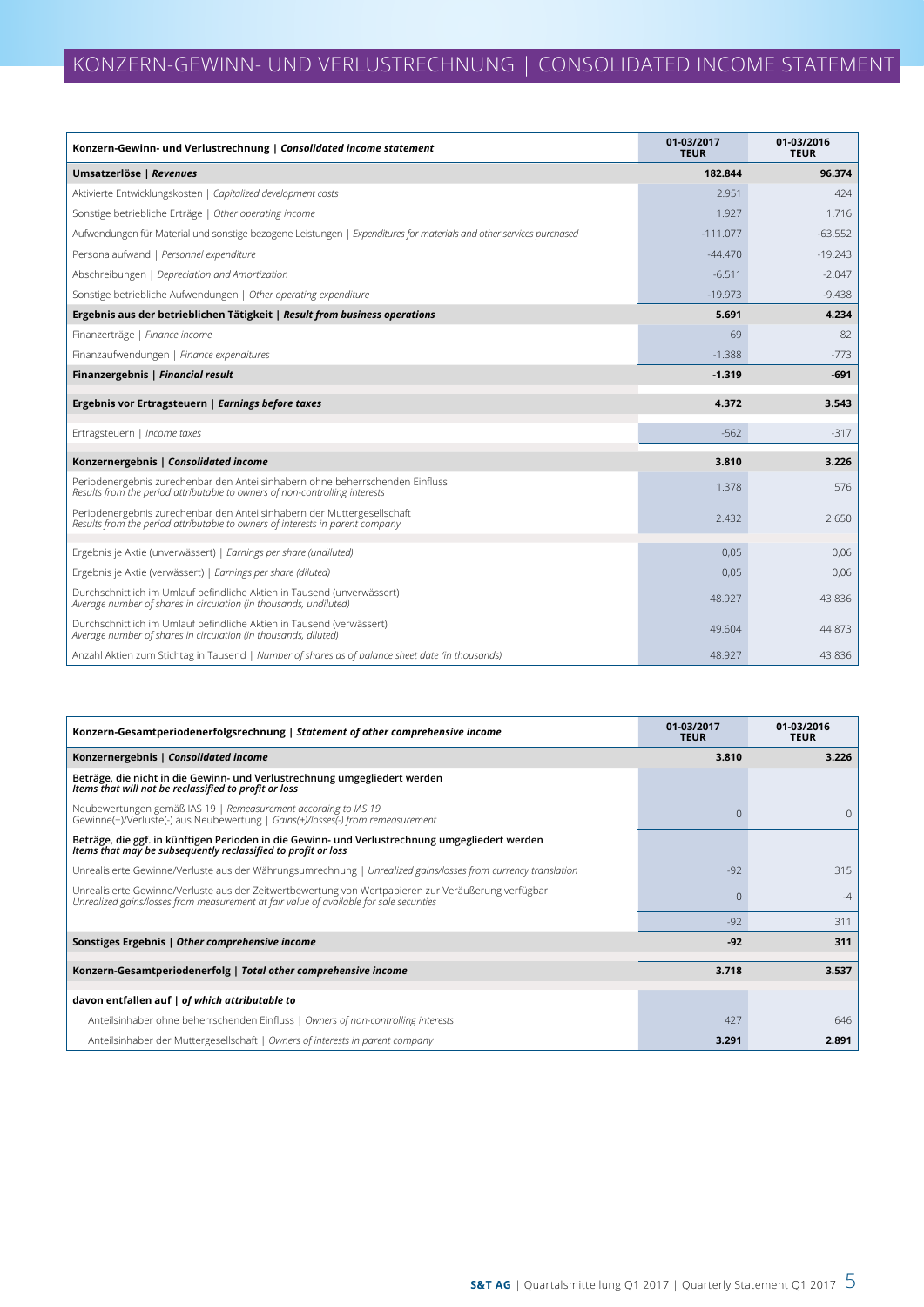| VERMÖGEN   Assets                                                      | 31.03.2017<br><b>TEUR</b> | 31.12.2016<br><b>TEUR</b> |
|------------------------------------------------------------------------|---------------------------|---------------------------|
| Langfristige Vermögenswerte   Non-current assets                       |                           |                           |
| Sachanlagen   Property, plant and equipment                            | 27.432                    | 27.507                    |
| Immaterielle Vermögenswerte   Intangible assets                        | 181.592                   | 183.221                   |
| Finanzielle Vermögenswerte   Financial assets                          | 7.702                     | 12.078                    |
| Latente Steuern   Deferred taxes                                       | 26.658                    | 25.385                    |
|                                                                        | 243.384                   | 248.191                   |
| Kurzfristige Vermögenswerte   Current assets                           |                           |                           |
| Vorräte   Inventories                                                  | 90.019                    | 84.917                    |
| Forderungen aus Lieferungen und Leistungen   Trade accounts receivable | 142.021                   | 168.583                   |
| Sonstige Forderungen und Vermögenswerte   Other receivables and assets | 56.674                    | 41.472                    |
| Liquide Mittel   Cash and cash equivalents                             | 109.597                   | 125.572                   |
|                                                                        | 398.311                   | 420.544                   |
| <b>SUMME VERMÖGEN   Total assets</b>                                   | 641.695                   | 668.735                   |

| <b>EIGENKAPITAL UND SCHULDEN   Equity and liabilities</b>                                                                               | 31.03.2017<br><b>TEUR</b> | 31.12.2016<br><b>TEUR</b> |
|-----------------------------------------------------------------------------------------------------------------------------------------|---------------------------|---------------------------|
| Konzerneigenkapital   Equity                                                                                                            |                           |                           |
| Gezeichnetes Kapital   Subscribed capital                                                                                               | 48.927                    | 48.927                    |
| Kapitalrücklage   Capital reserves                                                                                                      | 45.004                    | 44.945                    |
| Angesammelte Ergebnisse   Accumulated results                                                                                           | 64.347                    | 61.915                    |
| Sonstige Eigenkapitalbestandteile   Other reserves                                                                                      | $-894$                    | $-1.753$                  |
| Auf die Anteilsinhaber der Muttergesellschaft entfallendes Eigenkapital<br>Equity attributable to owners of interests in parent company | 157.384                   | 154.034                   |
| Anteile ohne beherrschenden Einfluss   Non-controlling interests                                                                        | 85.696                    | 87.022                    |
|                                                                                                                                         | 243.080                   | 241.056                   |
| Langfristige Schulden   Non-current liabilities                                                                                         |                           |                           |
| Langfristige finanzielle Verbindlichkeiten   Non-current financial liabilities                                                          | 73.562                    | 74.151                    |
| Sonstige langfristige Verbindlichkeiten   Other non-current liabilities                                                                 | 36.361                    | 41.361                    |
| Latente Steuern   Deferred taxes                                                                                                        | 5.327                     | 5.376                     |
| Rückstellungen   Provisions                                                                                                             | 11.759                    | 11.605                    |
|                                                                                                                                         | 127.009                   | 132.493                   |
| Kurzfristige Schulden   Current liabilities                                                                                             |                           |                           |
| Kurzfristige finanzielle Verbindlichkeiten   Current financial liabilities                                                              | 19.683                    | 19.468                    |
| Verbindlichkeiten aus Lieferungen und Leistungen   Trade accounts payable                                                               | 115.892                   | 134.309                   |
| Rückstellungen   Provisions                                                                                                             | 35.687                    | 39.087                    |
| Sonstige kurzfristige Verbindlichkeiten   Other current liabilities                                                                     | 100.344                   | 102.322                   |
|                                                                                                                                         | 271.606                   | 295.186                   |
| SUMME EIGENKAPITAL UND SCHULDEN   Total equity and liabilities                                                                          | 641.695                   | 668.735                   |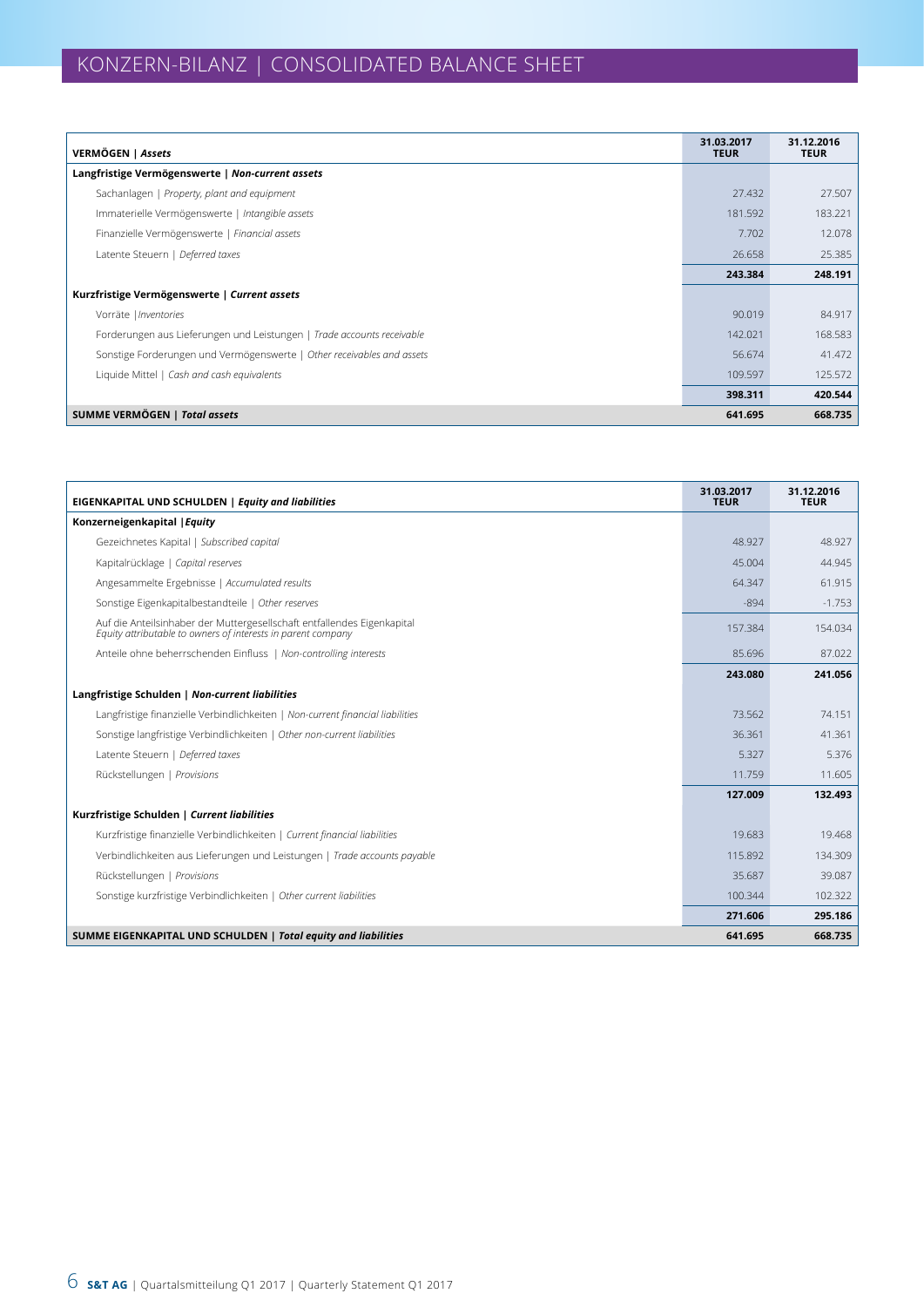| KONZERN-GELDFLUSSRECHNUNG   Consolidated cash flow statement                                                                                                                                                                                                  | 01-03/2017<br><b>TEUR</b> | 01-03/2016<br><b>TEUR</b> |
|---------------------------------------------------------------------------------------------------------------------------------------------------------------------------------------------------------------------------------------------------------------|---------------------------|---------------------------|
| Konzern-Cashflow aus betrieblicher Tätigkeit   Cash flows from operating activities                                                                                                                                                                           |                           |                           |
| Ergebnis vor Ertragssteuern   Earnings before taxes                                                                                                                                                                                                           | 4.372                     | 3.543                     |
| Abschreibungen   Depreciation and Amortization                                                                                                                                                                                                                | 6.511                     | 2.047                     |
| Zinsaufwendungen   Interest expenditures                                                                                                                                                                                                                      | 1.388                     | 773                       |
| Zinserträge und Erträge aus dem Abgang von Finanzanlagen<br>Interest and other income from the disposal of financial assets                                                                                                                                   | $-69$                     | $-81$                     |
| Zunahme/Abnahme der Rückstellungen   Increase/decrease of provisions                                                                                                                                                                                          | $-3.257$                  | 275                       |
| Gewinne/Verluste aus dem Abgang von langfristigen nicht-finanziellen Vermögenswerten<br>Gains/losses from the disposal of non-current non-financial assets                                                                                                    | 257                       | $-56$                     |
| Veränderung von Vorräten   Changes in inventories                                                                                                                                                                                                             | $-5.103$                  | 492                       |
| Veränderung von Forderungen aus Lieferungen und Leistungen   Changes in trade accounts receivable                                                                                                                                                             | 26.562                    | 9.263                     |
| Veränderung von sonstigen Forderungen und Vermögenswerten   Changes in other receivables and assets                                                                                                                                                           | $-11.529$                 | $-6.283$                  |
| Veränderung von Verbindlichkeiten aus Lieferungen und Leistungen   Changes in trade accounts payable                                                                                                                                                          | $-18.416$                 | $-14.290$                 |
| Veränderung von sonstigen Verbindlichkeiten   Changes in other liabilities                                                                                                                                                                                    | $-1.361$                  | $-1.900$                  |
| Sonstige nicht zahlungswirksame Erträge und Aufwendungen   Other non-cash income and expenditures                                                                                                                                                             | $-2.116$                  | $-862$                    |
| Aus laufender Geschäftstätigkeit erwirtschaftete Zahlungsmittel   Cash and cash equivalents from operations                                                                                                                                                   | $-2.761$                  | $-7.079$                  |
| Gezahlte Ertragssteuern   Income taxes paid                                                                                                                                                                                                                   | $-1.828$                  | $-1.698$                  |
| Netto-Geldfluss aus der operativen Tätigkeit   Net cash flows from operating activities                                                                                                                                                                       | $-4.589$                  | $-8.777$                  |
| Konzern-Cashflow aus der Investitionstätigkeit   Cash flows from investing activities                                                                                                                                                                         |                           |                           |
| Erwerb von Ifr. nicht-finanziellen Vermögenswerten   Purchase of non-current non-financial assets                                                                                                                                                             | $-5.674$                  | $-1.798$                  |
| Erlöse aus dem Verkauf von Ifr. nicht-finanziellen Vermögenswerten   Proceeds from sale of non-current non-financial assets                                                                                                                                   | 44                        | 796                       |
| Ein-/Auszahlung für Finanzinstrumente   Disposal/purchase of financial instruments                                                                                                                                                                            | 802                       | $-907$                    |
| Ein-/Auszahlungen für den Erwerb von Tochterunternehmen abzüglich übernommener Zahlungsmittel und zuzüglich<br>übernommener Kontokorrentverbindlichkeiten<br>Payments to acquire subsidiaries less cash assumed and plus current account liabilities assumed  | -127                      | $-1.941$                  |
| Einzahlungen aus dem Verkauf von Tochterunternehmen abzüglich abgegangener Zahlungsmittel und zuzügllich<br>abgegangener Kontokorrentverbindlichkeiten<br>Proceeds from sale of subsidiaries less cash disposed and plus current account liabilities disposed | $\overline{0}$            | $-2.133$                  |
| Zinseinnahmen   Interest income                                                                                                                                                                                                                               | 40                        | 57                        |
| Netto-Geldfluss aus Investitionstätigkeit   Net cash flows from investing activities                                                                                                                                                                          | -4.915                    | $-5.926$                  |
| Konzern-Cashflow aus der Finanzierungstätigkeit   Cash flows from financing activities                                                                                                                                                                        |                           |                           |
| Aufnahme Finanzverbindlichkeiten   Increase in financial liabilities                                                                                                                                                                                          | 2.718                     | 478                       |
| Rückzahlung Finanzverbindlichkeiten   Decrease in financial liabilities                                                                                                                                                                                       | $-6.409$                  | $-1.210$                  |
| Gezahlte Zinsen   Interests paid                                                                                                                                                                                                                              | -929                      | $-346$                    |
| Dividenden an Anteile ohne beherrschenden Einfluss   Dividends to owners of non-controlling interests                                                                                                                                                         | $-1.753$                  | $-3.276$                  |
| Netto-Geldfluss aus der Finanzierungstätigkeit   Net cash flows from financing activities                                                                                                                                                                     | $-6.373$                  | $-4.354$                  |
| Wechselkursveränderungen   Changes in exchange rates                                                                                                                                                                                                          | 974                       | $-17$                     |
| Veränderung des Finanzmittelbestandes   Changes in financial funds                                                                                                                                                                                            | $-14.903$                 | $-19.074$                 |
|                                                                                                                                                                                                                                                               |                           |                           |
| Finanzmittelbestand zu Beginn des Geschäftsjahres   Financial funds as of the beginning of the financial year                                                                                                                                                 | 103.801                   | 44.267                    |
| Finanzmittelbestand am Ende des Geschäftsjahres   Financial funds as of the end of the period                                                                                                                                                                 | 88.898                    | 25.193                    |
| Kontokorrentverbindlichkeiten   Current account liabilities                                                                                                                                                                                                   | 15.482                    | 13.916                    |
| Guthaben bei Kreditinstituten mit Verfügungsbeschränkung   Restricted-disposition credit balances at banks                                                                                                                                                    | 5.217                     | 342                       |
| Liquide Mittel gesamt   Total cash and cash equivalents                                                                                                                                                                                                       | 109.597                   | 39.451                    |